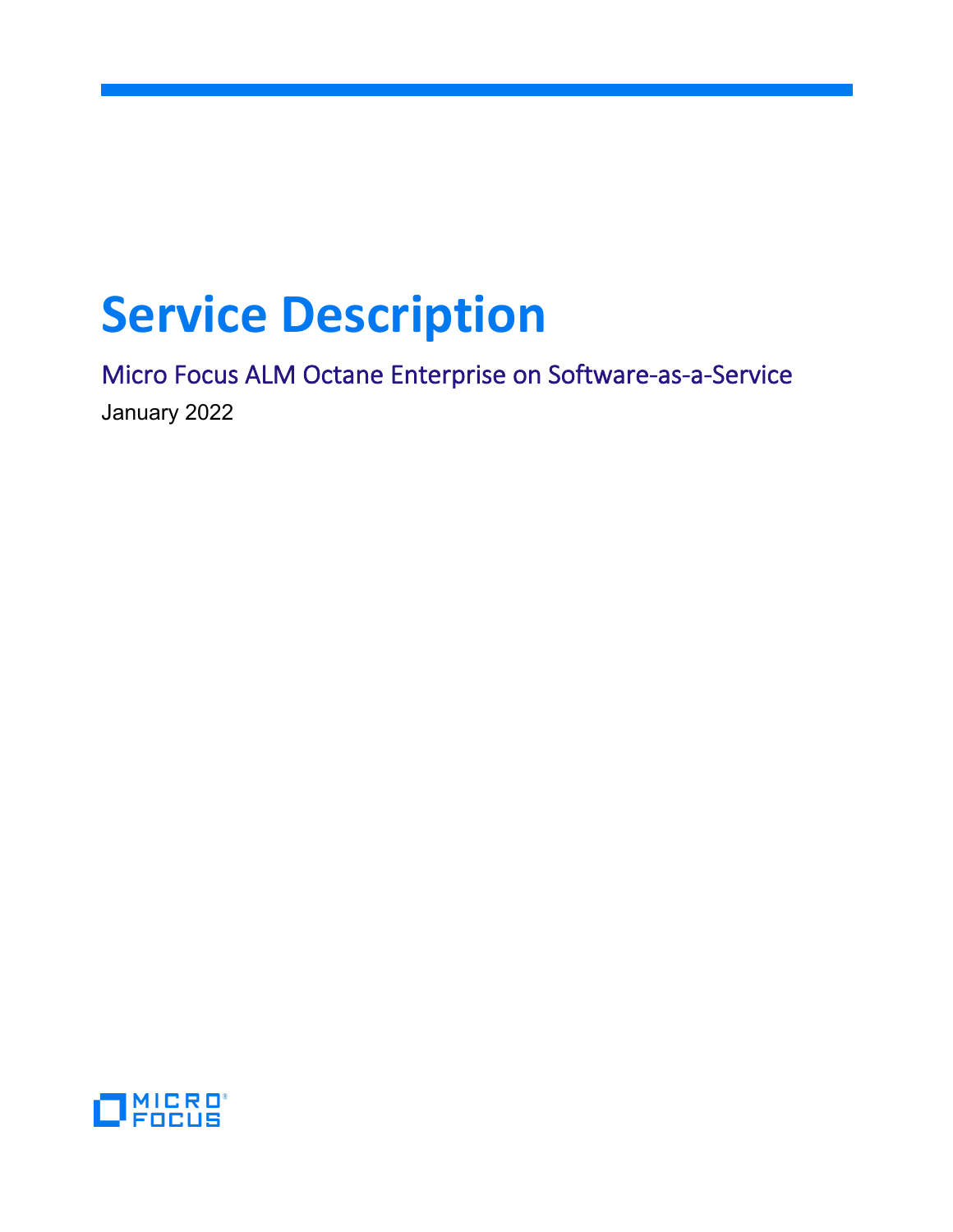# <span id="page-1-0"></span>**Contents**

This Service Description describes the components and services included in Micro Focus ALM Octane Pro and/or Micro Focus ALM Octane Enterprise, on Software-as-a-Service (which also may be referred to as "SaaS"). Unless otherwise agreed to in writing this Service Description is subject to the Micro Focus Customer Terms for Software-as-a-Service or the applicable Micro Focus Pass-Through Terms and represents the only binding terms governing Micro Focus International plc and its affiliates ("Micro Focus") respective obligations regarding its provision of this SaaS to the end-user customer. Any other descriptions of the features and functions of the SaaS, public statements, including advertisements, shall not be deemed as additional features or functionalities that Micro Focus is required to deliver.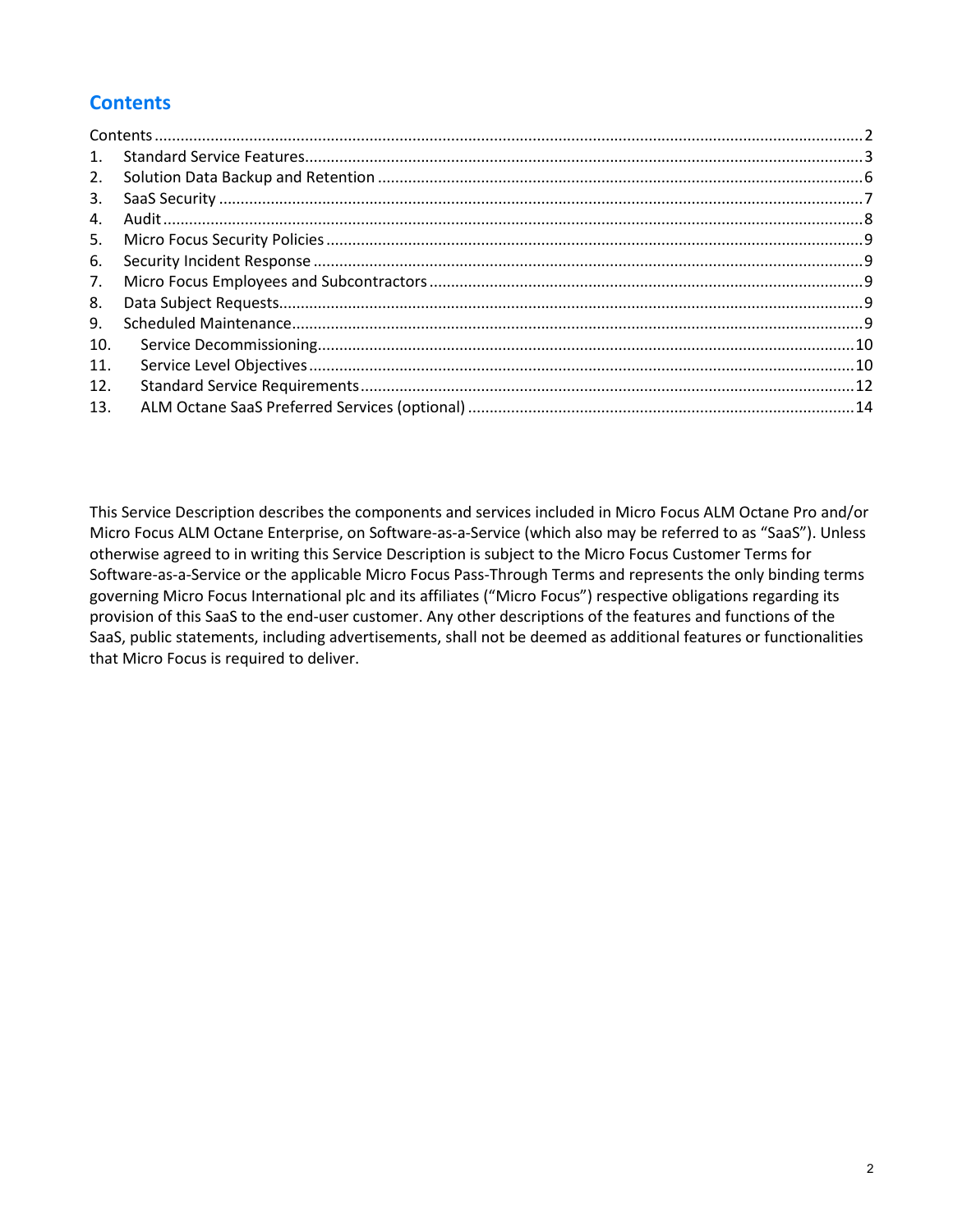# <span id="page-2-0"></span>**1. Standard Service Features**

## **1.1 High Level Summary**

Micro Focus ALM Octane Pro and Micro Focus ALM Octane Enterprise are remotely delivered engagement solutions that provide to a customer a managed, multi-tenant, environment of Micro Focus ALM Octane Pro application and/or Micro Focus ALM Octane Enterprise application. Micro Focus oversees the configuration and implementation of Micro Focus ALM Octane Pro and/or Micro Focus ALM Octane Enterprise on SaaS and delivers ongoing infrastructure, application, and support service remotely.

## **1.2 SaaS service delivery components**

| <b>SaaS Delivery Components:</b>                      |  |
|-------------------------------------------------------|--|
| One ALM Octane Pro on SaaS production instance        |  |
| One ALM Octane Enterprise on SaaS production instance |  |
| With ALM Octane SaaS Preferred Services (optional)    |  |

**The above selected solution will be referred as either "ALM Octane on SaaS", "the SaaS application" or "the SaaS solution".**

## **1.3 SaaS operational services**

| <b>Operational Services</b>          |  |
|--------------------------------------|--|
| <b>SSO</b> integration               |  |
| <b>Micro Focus Connect Core</b>      |  |
| Web services support                 |  |
| <b>External integrations support</b> |  |

**√ = Included | O = Optional for a fee**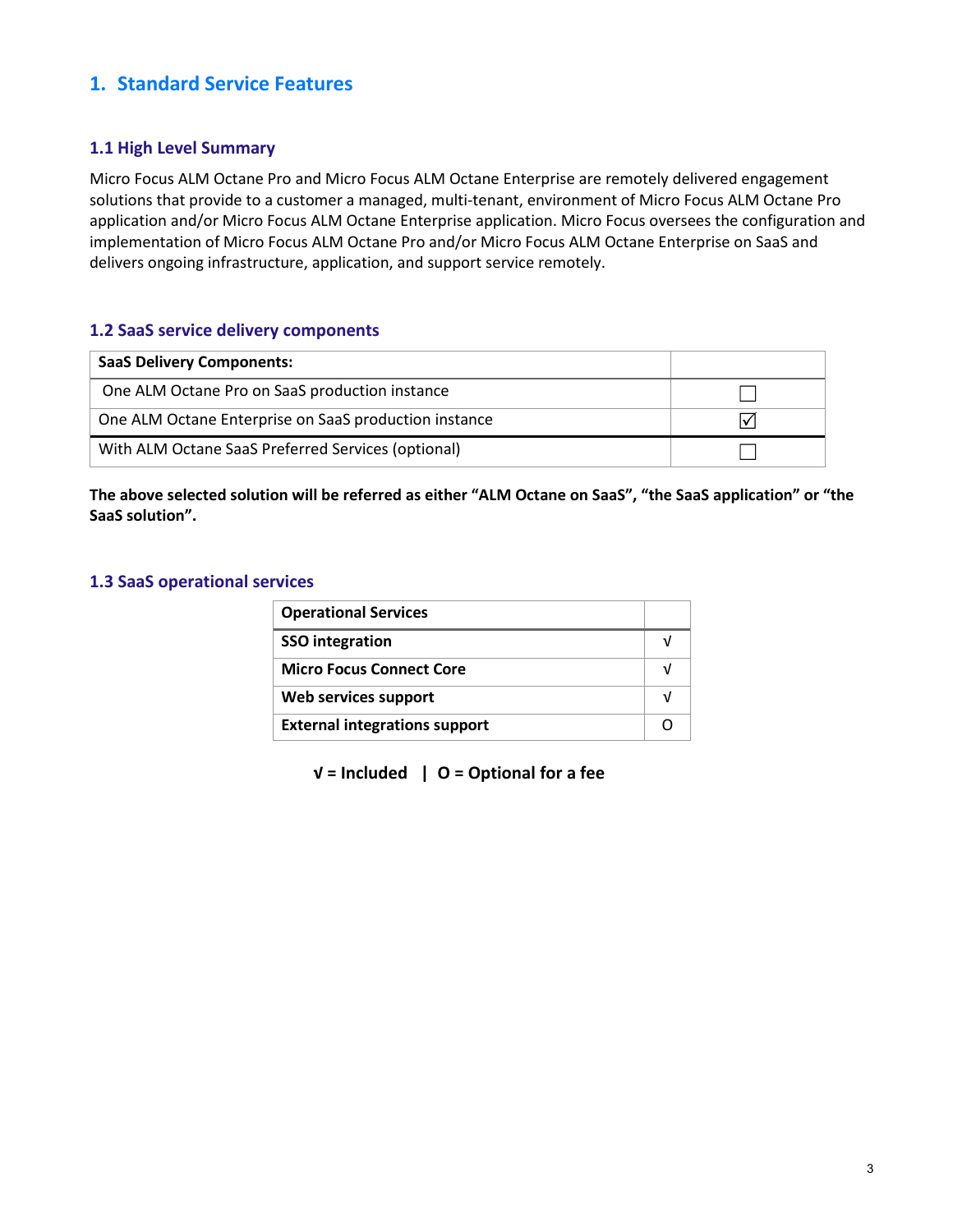## **1.4 Architecture Components**

#### **1. Micro Focus ALM Octane Pro and/or Micro Focus ALM Octane Enterprise**

Micro Focus deploys the SaaS solution using shared infrastructure platform, monitors the system for 24x7 availability, and provides related 24x7 infrastructure support, including application version upgrades. The customer accesses The SaaS application through the Internet (HTTPS).

Onsite components are installed and configured by the customer or customer-contracted consultants. Micro Focus does not operate onsite components or third-party integrations on behalf of the customer and will not commit to any SLO for these services.

**Standard\*** configuration for Octane Pro and/or Octane Enterprise

| <b>Property</b>                                    | <b>Support value</b>                  |
|----------------------------------------------------|---------------------------------------|
| <b>System Availability</b>                         | 99.9% SLO                             |
| <b>Available Tenants</b>                           | Up to $2$                             |
| Storage                                            | Octane Pro: 100 GB                    |
|                                                    | Octane Enterprise: 300 GB             |
| Pipeline Runs, Test Runs and Builds retention time | Up to 2 years or 20,000 pipeline runs |

\*This is a standard configuration. For ALM Octane SaaS Preferred configuration - see section 13 below

## **2. Micro Focus Connect Core on SaaS (MF Connect)**

Micro Focus deploys Micro Focus Connect upon request via <http://software.microfocus.com/myaccount/>

Micro Focus Connect on SaaS uses a shared infrastructure platform. Micro Focus monitors the system for a 24x7 availability, and provides related 24x7 infrastructure support, including application version upgrades. The customer accesses Micro Focus Connect on SaaS application through the Internet (HTTPS). Micro Focus does not operate onsite components or third-party integrations on behalf of the customer and will not commit to any SLO for these services.

| Property                  | <b>Supported value</b>                                                                              |
|---------------------------|-----------------------------------------------------------------------------------------------------|
| <b>Connections</b>        | 12                                                                                                  |
| Sync interval             | Minimum of 10 Minutes                                                                               |
| <b>Project pairs</b>      | 12 connections with one single master to target pair, or less connections with more                 |
|                           | pairs                                                                                               |
| <b>Audit log access</b>   | Access to Audit logs not older than 1 week                                                          |
| <b>Storage limit</b>      | 50GB                                                                                                |
| <b>Sync items</b>         | 60,000 (e.g. 5,000 per project pair)                                                                |
| <b>Available RAM</b>      | 12GB                                                                                                |
| <b>VPN tunnel support</b> | Not Supported                                                                                       |
| <b>Connectors</b>         | ALM/QC, Octane, Jira and Azure DevOps. 3rd party to 3rd party synchronizations are<br>not included. |

**Standard\*** configuration for Micro Focus Connect:

\*This is a standard configuration. For ALM Octane SaaS Preferred configuration - see section 13 below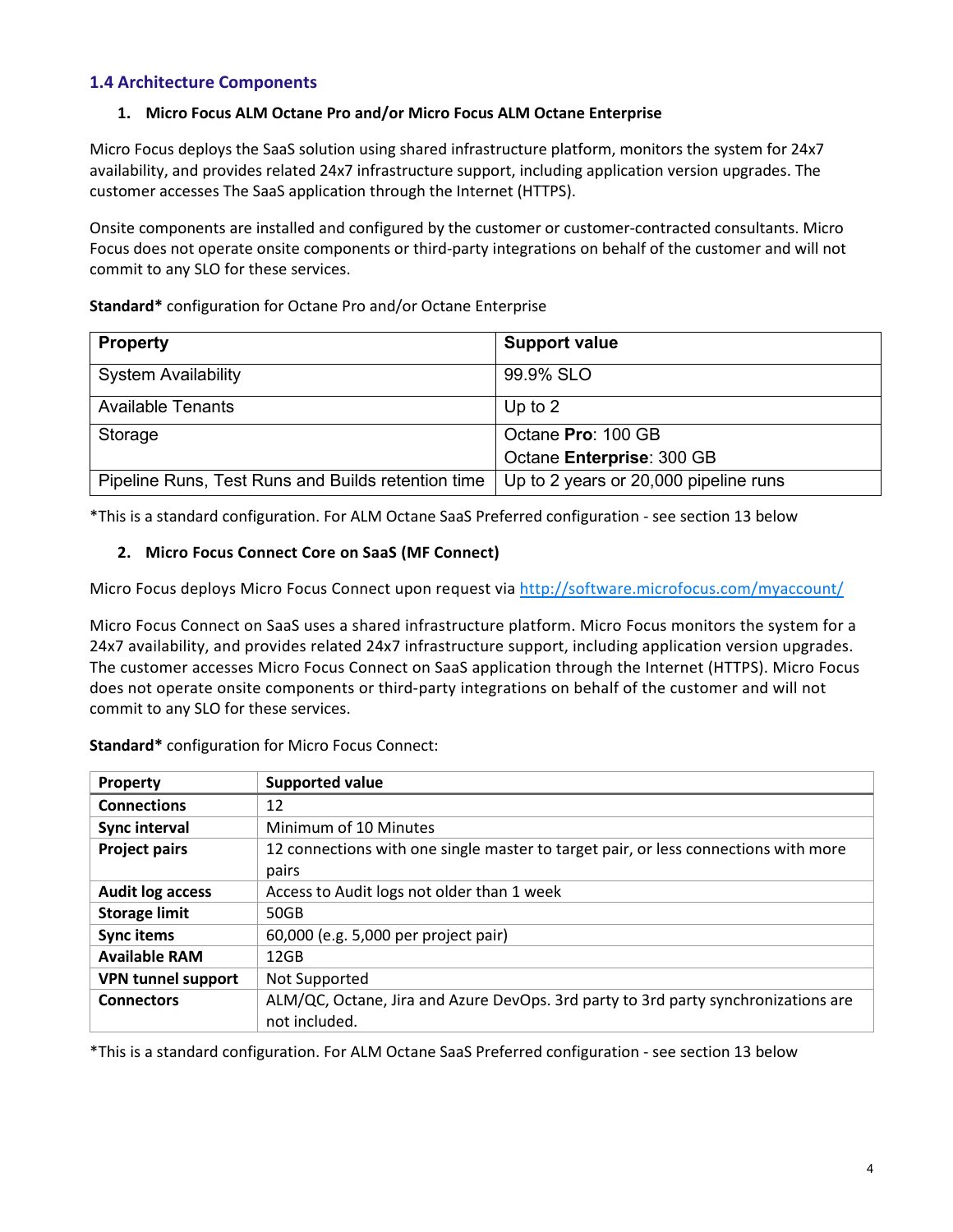## **1.5 Application Administration**

The Customer will access the SaaS application using a web browser and the URL provided to them. Once securely logged in, the Customer can perform administrative tasks such as adding and deleting users, adding users to projects, allocating hardware and running and scheduling performance tests.

## **1.6 Service Support**

The Customer may contact Micro Focus through a variety of methods such as online support tickets or telephone. The Micro Focus Support Team will either provide support to the Customer directly or coordinate delivery of this support.

Online support is available at[: http://software.microfocus.com/myaccount/](http://software.microfocus.com/myaccount/)

Product support is available from the Micro Focus ALM Octane Community at: https://community.softwaregrp.com/t5/ALM-Octane-User-Discussions/bd-p/NGABETAGeneralBetaForum Additional custom support, education or services can be purchased via FlexCare credits: <https://www.microfocus.com/en-us/services/flexible-credits>

Micro Focus staffs and maintains a 24x7x365 Service Operations Center, which will be the single point of contact for all issues related to the support for The SaaS application on Software-as-a-Service for the Customer. The customer will maintain a list of authorized users who may contact Micro Focus for support. The customer's authorized users may contact Micro Focus for support via the Web portal or telephone 24 hours a day, 7 days a week.

Service Features:

- System Availability SLO of 99.9%
- Customer Success Manager Services
- Solution Expert Services
- Welcome Package
- Technical Enablement and Pre-recorded enablement videos
- Email and Online Notifications
- Version updates. Notification period according to notification timelines via email, release notes and help resources available
- Regular Service Reviews to review service quality and to provide feedback on improvements required
- Regular Adoption Reviews to plan how best to adopt product features and best practices based on your business objectives

## **1.7 Service Monitoring**

Micro Focus monitors the SaaS application components 24x7 availability. Micro Focus uses a centralized notification system to deliver proactive communications about application changes, outages and scheduled maintenance. Alerts and notifications are available to the Customer online at: <http://software.microfocus.com/myaccount/>

## **1.8 Capacity and Performance Management**

The architecture allows for addition of capacity to applications, databases and storage.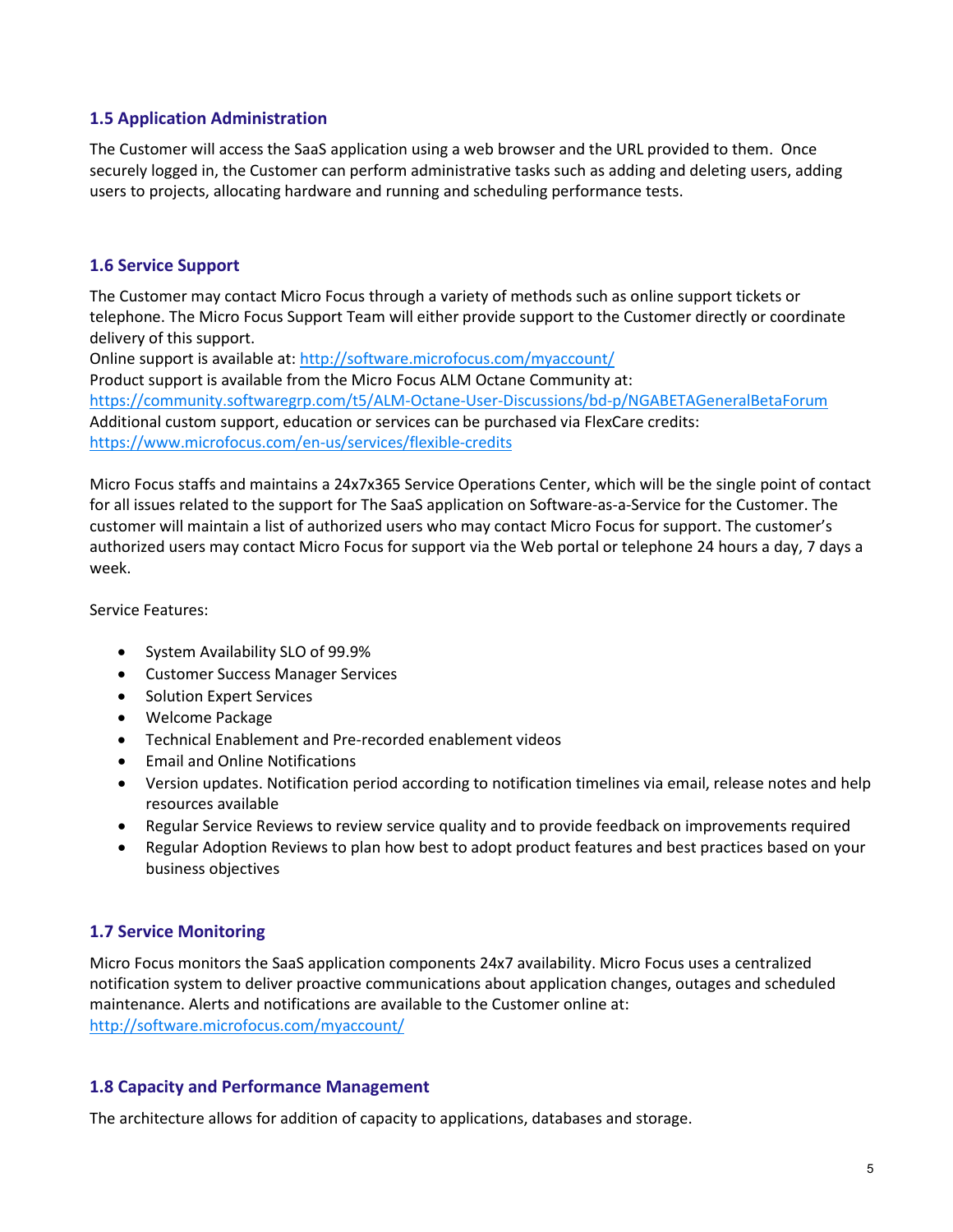#### **1.9 Operational Change Management**

Micro Focus follows a set of standardized methodologies and procedures for efficient and prompt handling of changes to SaaS infrastructure and application, which enables beneficial changes to be made with minimal disruption to the service.

## <span id="page-5-0"></span>**2. Solution Data Backup and Retention**

The data backup and retention described in this section are part of Micro Focus's overall business continuity management practices designed to attempt to recover availability to Customer of the SaaS application and access to the SaaS application Customer data, following an outage or similar loss of service. The following types of Customer-specific data are included in the SaaS application database that resides in the Micro Focus SaaS environment: Customer inserted data (for example attachments, scripts, documents and files).

The Data Backup Frequency is one (1) day and Micro Focus performs that daily backup of the SaaS application database (including configuration data). The Backup Retention Time is seven (7) days, meaning Micro Focus retains each daily backup for the most recent seven (7) days ("Data Retention Time").

Micro Focus's standard storage and backup measures are Micro Focus's only responsibility regarding the retention of this data, despite any assistance or efforts provided by Micro Focus to recover or restore Customer's data. Customer may request via a service request for Micro Focus to attempt to restore such data from Micro Focus's most current backup. Micro Focus will be unable to restore any data not included in the database (not properly entered by the user, or lost or corrupted etc.) at the time of backup or if Customer´s request comes after the Data Retention Time of such backup.

#### **2.1 Disaster Recovery**

1. Business Continuity Plan

Micro Focus SaaS continuously evaluates different risks that might affect the integrity and availability of Micro Focus SaaS. As part of this continuous evaluation, Micro Focus SaaS develops policies, standards and processes that are implemented to reduce the probability of a continuous service disruption. Micro Focus documents its processes in a business continuity plan ("BCP") which includes a disaster recovery plan ("DRP"). Micro Focus utilizes the BCP to provide core Micro Focus SaaS and infrastructure services with minimum disruption. The DRP includes a set of processes that Micro Focus SaaS implements and tests Micro Focus SaaS recovery capabilities to reduce the probability of a continuous service interruption in the event of a service disruption.

ALM Octane on SaaS is implemented using AWS technology service stack in a redundant mode over two availability zones ("AZs"). Each AZ is designed to be insulated from failures in other AZs. The DRP's target is to provide restoration of the Micro Focus SaaS within twelve (12) hours following Micro Focus's declaration of a disaster; excluding, however, a disaster or multiple disasters causing the compromise of data centers in the separate AZs simultaneously, and excluding non-production environments.

#### 2. Backups

Micro Focus SaaS performs both on-site and off-site backups with a 24 hours recovery point objective (RPO). Backup cycle occurs daily where a local copy of production data is replicated on-site between two physically separated storage instances. The backup includes a snapshot of production data along with an export file of the production database. The production data is then backed up at a remote site. Micro Focus uses storage and database replication for its remote site backup process. The integrity of backups are validated by (1) real time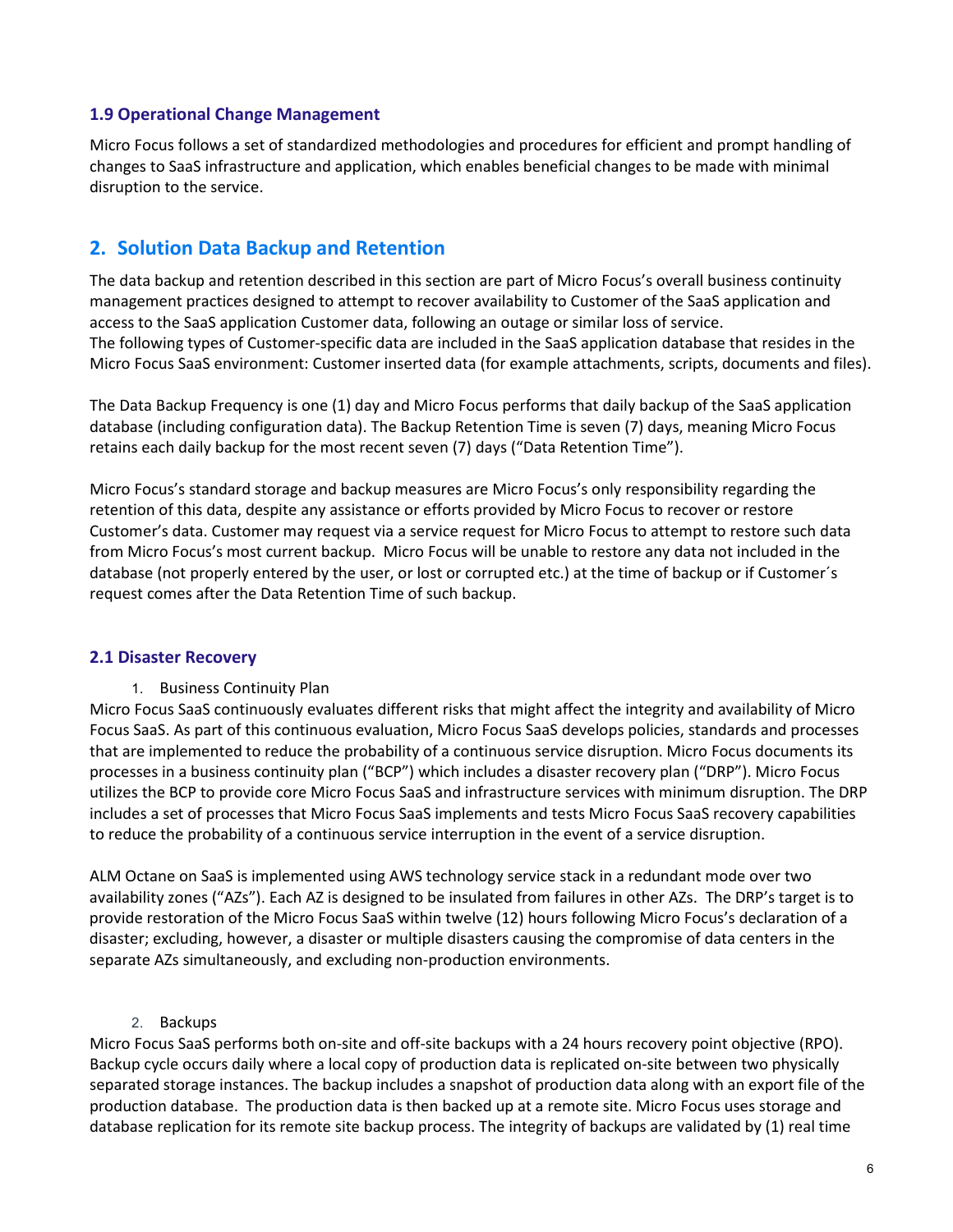monitoring of the storage snapshot process for system errors, (2) validating CHECKSUM at the end of a backup process to assure the same number of bits exists on both source and destination storage systems, and (3) and annual restoration of production data from an alternate site to validate both data and restore flows integrity.

# <span id="page-6-0"></span>**3. SaaS Security**

Micro Focus maintains an information and physical security program designed to protect the confidentiality, availability and integrity of Customer Personal Data and confidential information (the "Micro Focus Security Program").

## **3.1 Technical and Organizational Measures**

This section describes Micro Focus´s standard technical and organizational measures, controls and procedures, which are intended to help protect the Customer-provided SaaS Data.

Micro Focus regularly tests and monitors the effectiveness of its controls and procedures. No security measures are or can be completely effective against all security threats, present and future, known and unknown. The measures set forth in this section may be modified by Micro Focus, but represent a minimum standard. Customer remains responsible for determining the sufficiency of these measures.

## **3.2 Physical Access Controls**

Micro Focus maintains physical security standards designed to prohibit unauthorized physical access to the Micro Focus equipment and facilities used to provide SaaS and include Micro Focus data centers and data centers operated by third parties. This is accomplished through the following practices:

- presence of on-site security personnel on a 24x7 basis;
- use of intrusion detection systems;
- use of video cameras on access points and along perimeter;
- Micro Focus employees, subcontractors and authorized visitors are issued identification cards that must be worn while on premises;
- monitoring access to Micro Focus facilities, including restricted areas and equipment within facilities;
- maintaining an audit trail of access.

## **3.3 Access Controls**

Micro Focus maintains the following standards for access controls and administration designed to make Customer-provided SaaS Data accessible only by authorized Micro Focus personnel who have a legitimate business need for such access:

- secure user identification and authentication protocols;
- authentication of Micro Focus personnel in compliance with Micro Focus standards and in accordance with ISO27001 requirements for segregation of duties;
- Customer provided SaaS data is accessible only by authorized Micro Focus personnel who have a legitimate business need for such access, with user authentication, sign-on and access controls;
- employment termination or role change is conducted in a controlled and secured manner;
- administrator accounts should only be used for the purpose of performing administrative activities;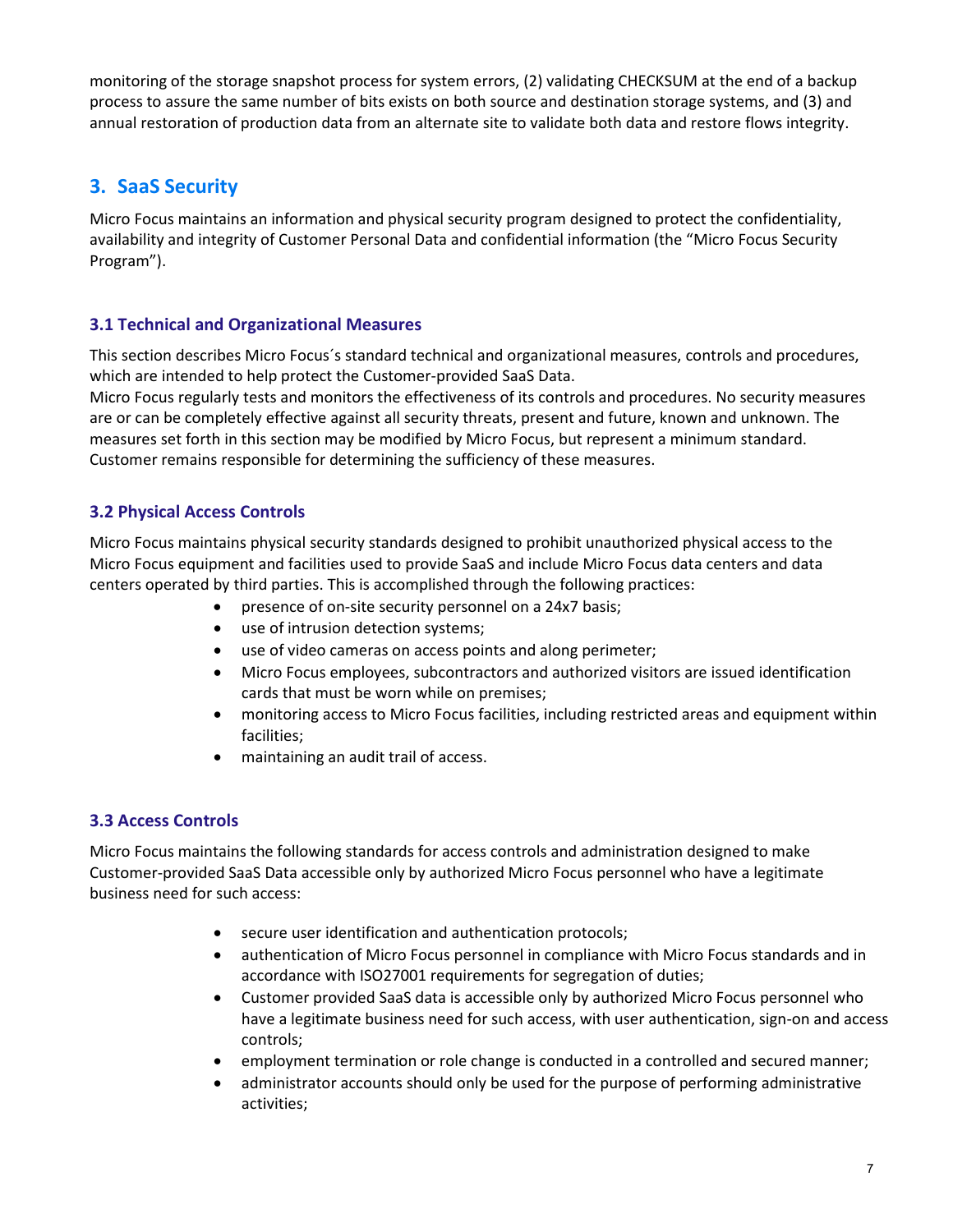- each account with administrative privileges must be traceable to a uniquely-identifiable individual;
- all access to computers and servers must be authenticated and within the scope of an employee's job function;
- collection of information that can link users to actions in the Micro Focus SaaS environment;
- collection and maintenance of log audits for the application, OS, DB, network and security devices according to the baseline requirements identified;
- restriction of access to log information based on user roles and the "need-to-know;" and
- prohibition of shared accounts.

## **3.4 Availability Controls**

Micro Focus´s business continuity management process includes a rehearsed method of restoring the ability to supply critical services upon a service disruption. Micro Focus's continuity plans cover operational shared infrastructure such as remote access, active directory, DNS services, and mail services. Monitoring systems are designed to generate automatic alerts that notify Micro Focus of events such as a server crash or disconnected network.

Controls regarding disruption prevention include:

- uninterruptible power supplies (UPS) and backup power generators;
- at least two independent power supplies in the building; and
- robust external network connectivity infrastructure.

## **3.5 Data Segregation**

Micro Focus SaaS environments are segregated logically by Micro Focus SaaS access control mechanisms. Internet-facing devices are configured with a set of access control lists (ACLs), which are designed to prevent unauthorized access to internal networks. Micro Focus uses security solutions on the perimeter level such as: firewalls, IPS/IDS, proxies and content based inspection in order to detect hostile activity in addition to monitoring the environment's health and availability.

## **3.6 Data Encryption**

Micro Focus SaaS uses industry standard techniques to encrypt Customer-provided SaaS Data in transit. All inbound and outbound traffic to the external network is encrypted.

## <span id="page-7-0"></span>**4. Audit**

Micro Focus appoints an independent third party to conduct an annual audit of the applicable policies used by Micro Focus to provide the applicable SaaS solution. A summary report or similar documentation will be provided to Customer upon request. Subject to the execution of Micro Focus's standard confidentiality agreement, Micro Focus agrees to respond to a reasonable industry standard information security questionnaire concerning its information and physical security program specific to Micro Focus SaaS provided pursuant to the applicable Supporting Material no more than once per year. Such information security questionnaire will be considered Micro Focus Confidential Information.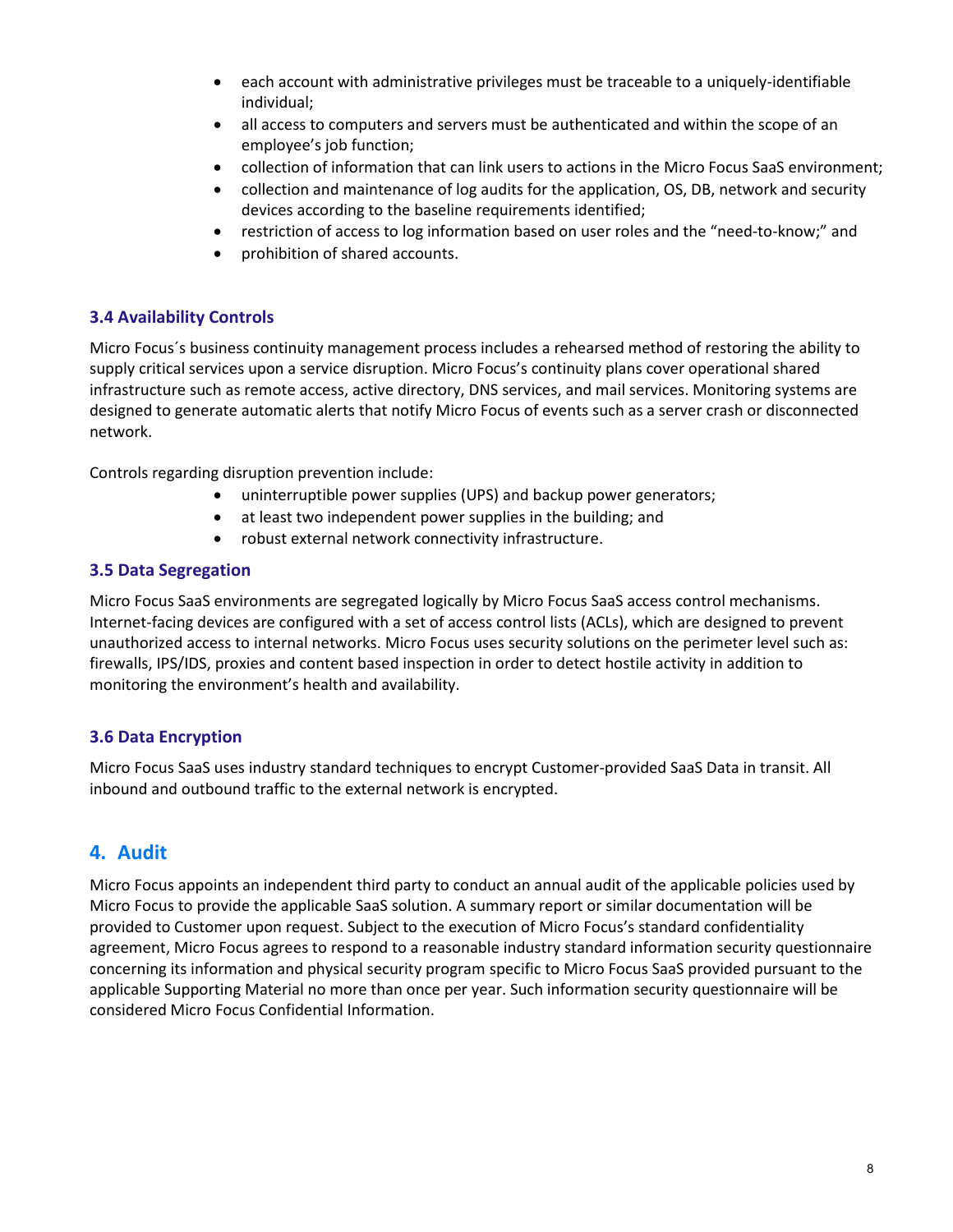## <span id="page-8-0"></span>**5. Micro Focus Security Policies**

Micro Focus conducts annual reviews of its policies around the delivery of SaaS against ISO 27001. Micro Focus regularly re-evaluates and updates its information and physical security program as the industry evolves, new technologies emerge or new threats are identified.

## <span id="page-8-1"></span>**6. Security Incident Response**

In the event Micro Focus confirms a security incident resulted in the loss, unauthorized disclosure or alteration of Customer-provided SaaS Data ("Security Incident"), Micro Focus will notify Customer of the Security Incident and work to mitigate the impact of such Security Incident. Should Customer believe that there has been unauthorized use of Customer's account, credentials, or passwords, Customer must immediately notify Micro Focus Security Operations Center via softwaresoc@microfocus.com.

## <span id="page-8-2"></span>**7. Micro Focus Employees and Subcontractors**

Micro Focus requests that all employees involved in the processing of Customer-provided SaaS Data are authorized personnel with a need to access the Customer-provided SaaS Data, are bound by appropriate confidentiality obligations and have undergone appropriate training in the protection of customer data. Micro Focus requests that any affiliate or third party subcontractor involved in processing Customer-provided SaaS Data enters into a written agreement with Micro Focus, which includes confidentiality obligations substantially similar to those contained herein and appropriate to the nature of the processing involved.

## <span id="page-8-3"></span>**8. Data Subject Requests**

Micro Focus will, within three (3) business days of receipt, refer to Customer any queries from data subjects in connection with Customer-provided SaaS Data.

## <span id="page-8-4"></span>**9. Scheduled Maintenance**

To enable Customers to plan for scheduled maintenance by Micro Focus, Micro Focus reserves predefined timeframes to be used on an as-needed basis. Micro Focus reserves a weekly two (2) hours window (Sunday 00:00 to 02:00 Pacific Standard Time) and one (1) monthly four (4) hour window (Sunday in the 00:00 to 08:00 Pacific Standard Time block). These windows will be used on an as-needed basis.

Planned windows will be scheduled at least two (2) weeks in advance when Customer action is required, or at least four (4) days in advance otherwise.

## **9.1 Scheduled Version Updates**

"SaaS Upgrades" are defined as both major version updates, minor version updates and binary patches applied by Micro Focus to Customer's SaaS application solution in production. These may or may not include new features or enhancements. Micro Focus determines whether and when to develop, release and apply any SaaS Upgrade.

Customer is entitled to SaaS Upgrades as part of The SaaS application service unless the SaaS Upgrade introduces new functionality that Micro Focus offers on an optional basis for an additional fee.

Micro Focus will use the Scheduled Maintenance windows defined above to apply the most recent service packs and hot fixes and to perform upgrade to minor versions of the SaaS application solution. To enable Customers to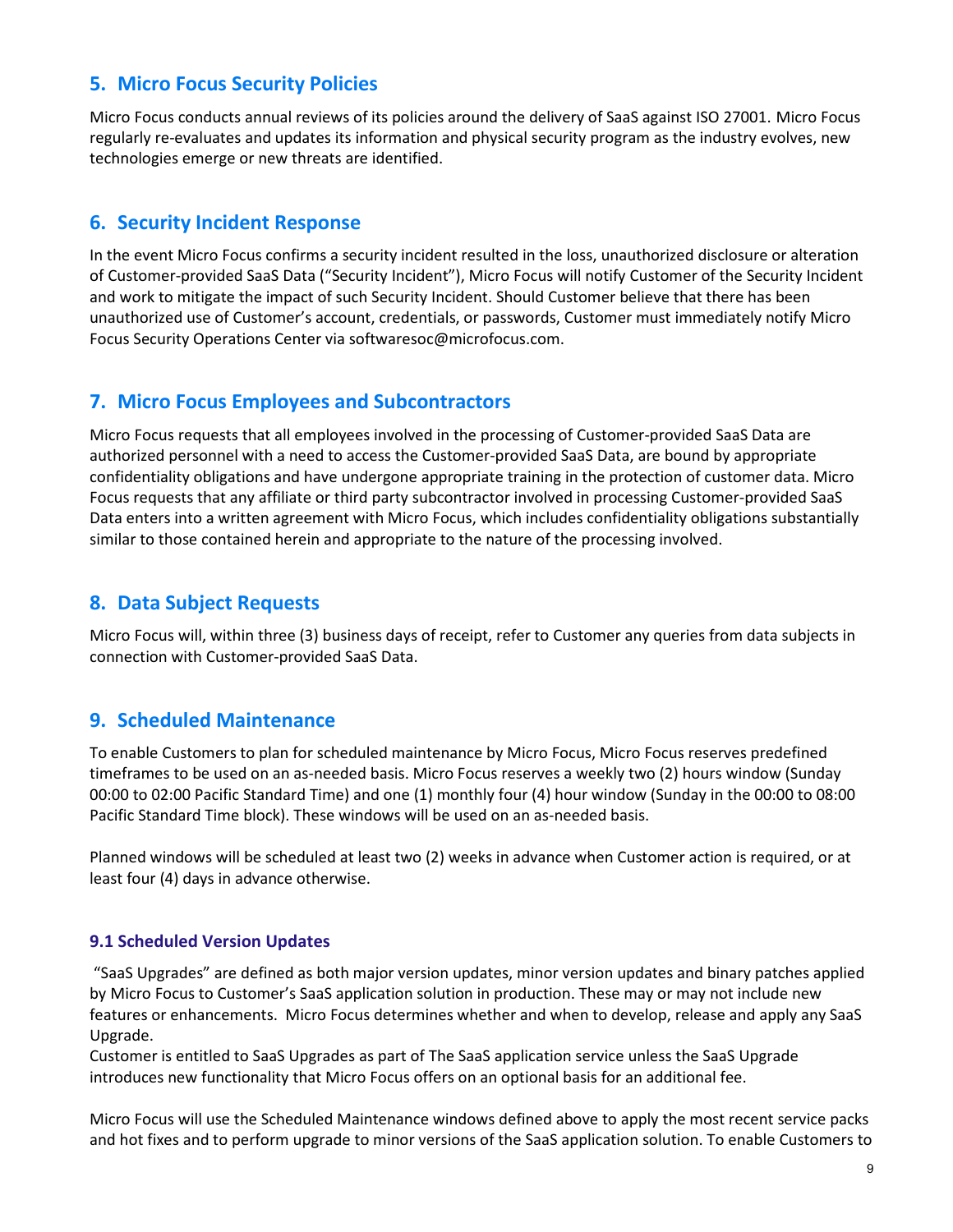plan for scheduled major version updates by Micro Focus, Micro Focus will be scheduling major version updates at least two (2) weeks in advance.

# <span id="page-9-0"></span>**10. Service Decommissioning**

Customer may cancel Micro Focus SaaS by providing Micro Focus with sixty (60) days written notice prior to the expiration of the SaaS Order Term ("Cancellation"). Such Cancellation shall be effective upon the last day of the then current SaaS Order Term. Upon Cancellation, expiration, or termination of the SaaS Order Term, Micro Focus may disable all Customer access to the SaaS solution, and Customer shall promptly return to Micro Focus (or at Micro Focus's request destroy) any Micro Focus Materials.

Micro Focus will make available to Customer such data in the format generally provided by Micro Focus. The target timeframe is set forth below in the Termination Data Retrieval Period SLO section. After such time, Micro Focus shall have no obligation to maintain or provide any such data, which will be deleted in the ordinary course.

# <span id="page-9-1"></span>**11. Service Level Objectives**

Micro Focus provides clear, detailed, and specific Service Level Objectives (SLOs) for the services that SaaS provides to its customers. These SLOs are targets used by Micro Focus to deliver the service and are provided as guidelines. They in no way create a legal requirement or obligation for Micro Focus to always meet these objectives.

**Micro Focus will provide self-service access to Customer to the Service Level Objectives data online at**  <https://home.software.microfocus.com/myaccount/slo/>

1. Solution Provisioning Time SLO

Solution Provisioning is defined as the SaaS solution being available for access over the internet. Micro Focus targets to make The SaaS solution available within one (1) business days of the customer's purchase order (PO) being booked within the Micro Focus order management system.

Customer is responsible for installing and configuring any additional onsite components for his applications. Any onsite components of the solution are not in scope of the Solution Provisioning Time SLO. Additionally the import of Customer data into the application is not in scope of the Solution Provisioning Time SLO.

2. Solution Availability SLO

Solution Availability is defined as the SaaS production application being available for access and use by Customer and its Authorized Users over the Internet. Micro Focus will provide Customer access to the production application on a twenty-four hour, seven days a week (24x7) basis at a rate of 99.9 % ("Solution Uptime").

3. Measurement Method

Solution Uptime shall be measured by Micro Focus using Micro Focus monitoring software running from a minimum of four global locations with staggered timing.

On a quarterly basis, Solution Support Uptime will be measured using the measurable hours in the quarter (total time minus planned downtime, including maintenance, upgrades, etc.) as the denominator. The numerator is the denominator value minus the time of any outages in the quarter (duration of all outages combined) to give the percentage of available uptime (2,198 actual hours available / 2,200 possible available hours = 99.9% availability).

An "outage" is defined as two consecutive monitor failures within a five-minute period, lasting until the condition has cleared.

Boundaries and Exclusions

Solution Uptime shall not apply to any of the following exceptions:

- Overall Internet congestion, slowdown, or unavailability
- Unavailability of generic Internet services (e.g. DNS servers) due to virus or hacker attacks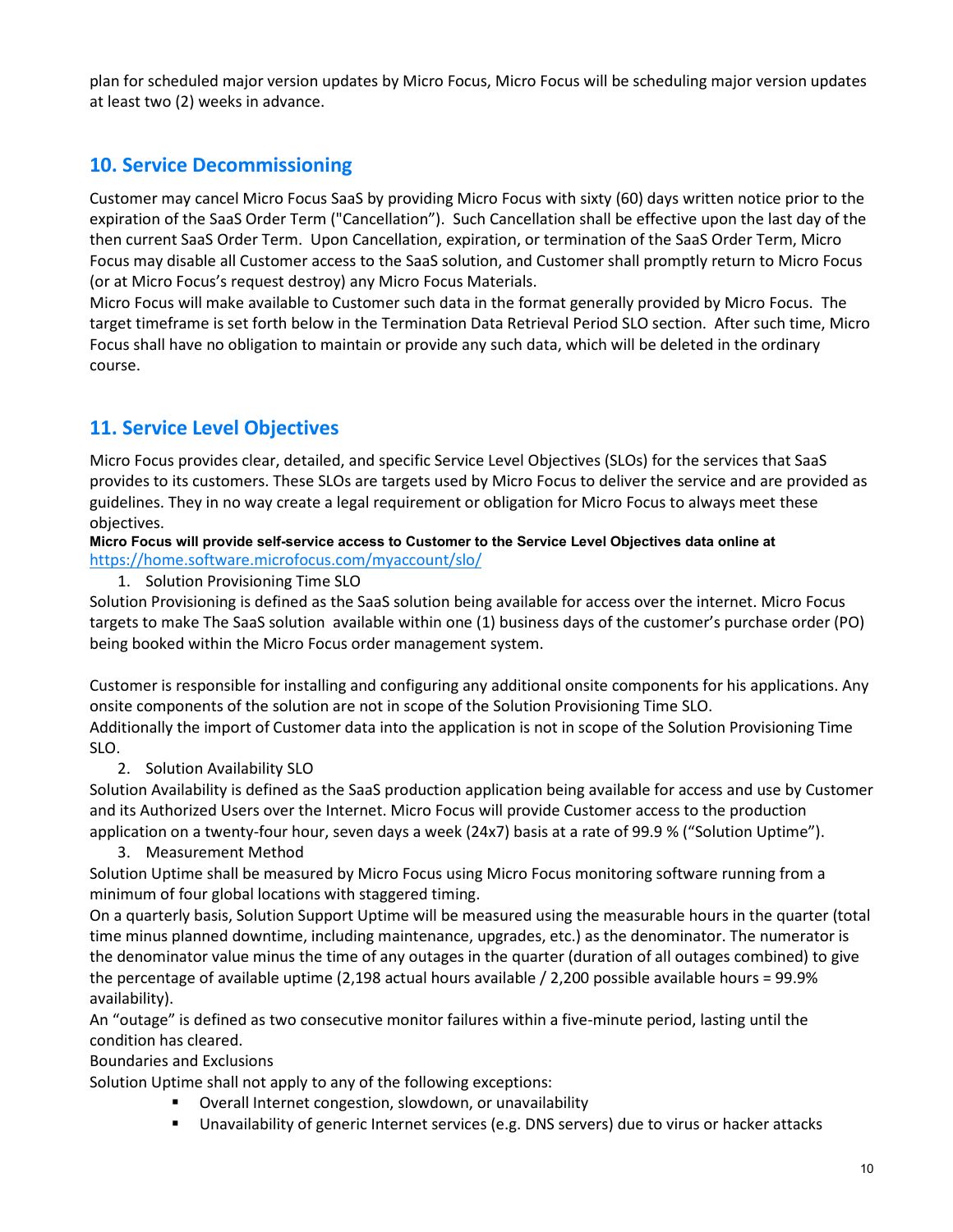- **FICT** Force majeure events as described in the terms of the SaaS agreement
- Actions or omissions of Customer (unless undertaken at the express direction of Micro Focus) or third parties beyond the control of Micro Focus
- Unavailability due to Customer equipment or third-party computer hardware, software, or network infrastructure not within the sole control of Micro Focus
- Scheduled Maintenance
- **Scheduled Version Updates**

## **11.1 Online Support Availability SLO**

Online Support Availability is defined as the Micro Focus SaaS support portal

https://home.software.microfocus.com/myaccount/ being available for access and use by Customer and its Authorized Users over the Internet. Micro Focus targets to provide Customer access to the Micro Focus SaaS support portal on a twenty-four hour, seven days a week (24x7) basis at a rate of 99.9% ("Online Support Uptime").

1. Measurement Method

Online Support Uptime shall be measured by Micro Focus using Micro Focus monitoring software running from a minimum of four global locations with staggered timing.

On a quarterly basis, Online Support Uptime will be measured using the measurable hours in the quarter (total time minus planned downtime, including maintenance, upgrades, etc.) as the denominator. The numerator is the denominator value minus the time of any outages in the quarter (duration of all outages combined) to give the percentage of available uptime (2,198 actual hours available / 2,200 possible available hours = 99.9 availability).

An "outage" is defined as two consecutive monitor failures within a five-minute period, lasting until the condition has cleared.

2. Boundaries and Exclusions

Online Support Uptime shall not apply to any of the following exceptions:

- Overall Internet congestion, slowdown, or unavailability
- Unavailability of generic Internet services (e.g. DNS servers) due to virus or hacker attacks
- **Force majeure events as described in the terms of agreement**
- Actions or inactions of Customer (unless undertaken at the express direction of Micro Focus) or third parties beyond the control of Micro Focus
- Unavailability due to Customer equipment or third-party computer hardware, software, or network infrastructure not within the sole control of Micro Focus
- Scheduled Maintenance

#### **11.2 Initial SaaS Response Time SLO**

The Initial SaaS Response Time refers to the Service Support. It is defined as the acknowledgment of the receipt of a customer request and the assignment of a case number for tracking purposes. Initial SaaS Response will come as an email to the requester and include the case number and links to track it using Micro Focus online customer portal. The Initial SaaS Response Time covers both service request and support requests. Micro Focus targets to provide the Initial SaaS Response no more than one hour after the successful submission of a customer request.

#### **11.3 SaaS Support SLOs**

There are two types of SaaS Support SLOs: Service Request and Support Request SLOs.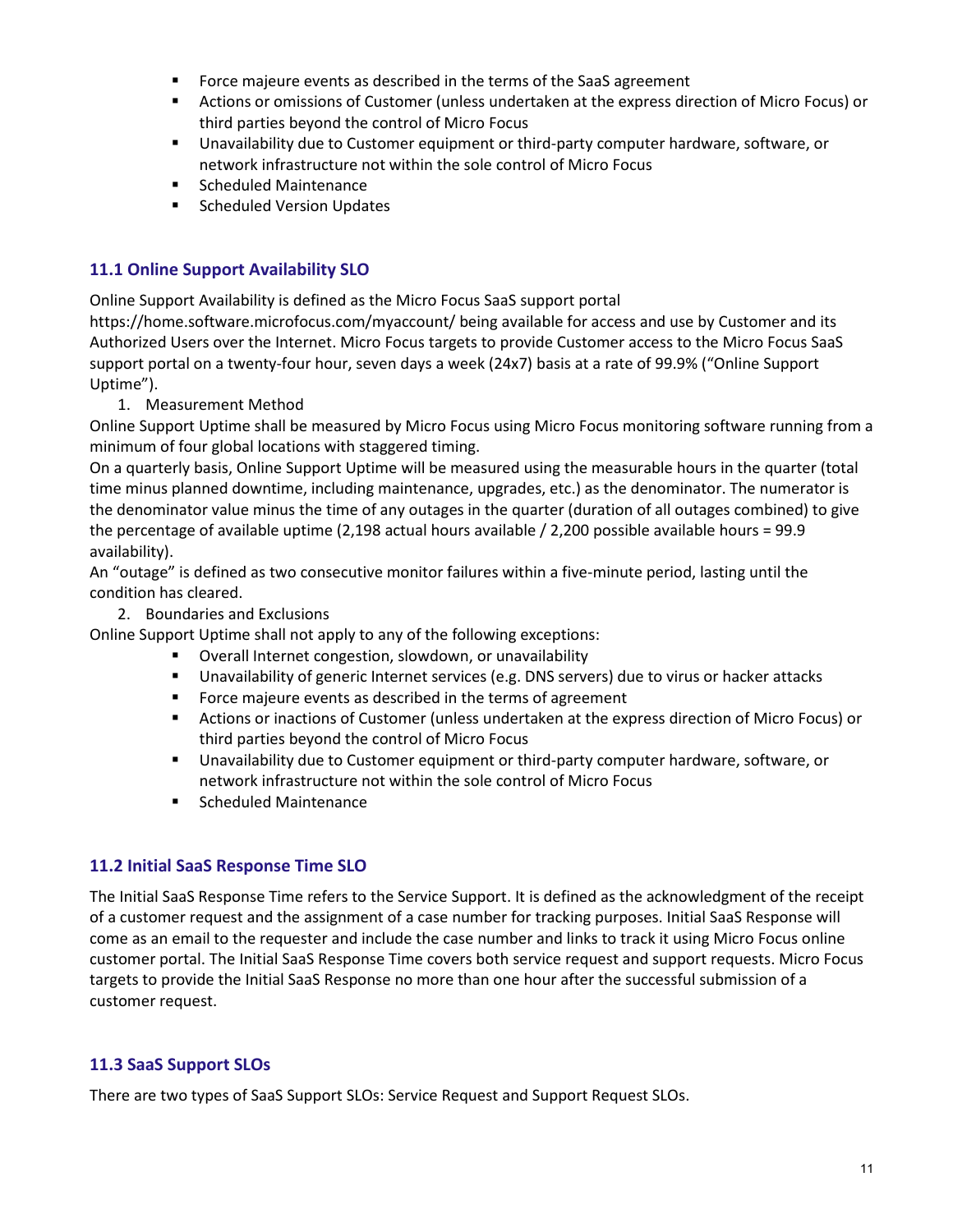- The Service Request SLO applies to the majority of routine system requests. This includes functional system requests (product add/move/change), informational, and administrative requests.
- The Support Request SLO applies to issues that are not part of the standard operation of the service and which causes, or may cause, an interruption to or a reduction in the quality of that service.

The Response and Resolution Targets are provided as guidelines and represent typical request processing by Micro Focus SaaS support teams. They in no way create a legal requirement or obligation for Micro Focus to always respond in the stated time. The Response and Resolution Targets, including their scope and determining factors (such as impact and urgency).

## **11.4 Termination Data Retrieval Period SLO**

The Termination Data Retrieval Period is defined as the length of time in which the customer can retrieve a copy of their customer SaaS application data from Micro Focus. Micro Focus targets to make available such data for download in the format generally provided by Micro Focus for 30 days following the termination of the SaaS Order Term.

# <span id="page-11-0"></span>**12.Standard Service Requirements**

## **12.1 Roles and Responsibilities**

This section describes general Customer and Micro Focus responsibilities relative to the SaaS application service. Micro Focus's ability to fulfill its responsibilities relative to SaaS is dependent upon Customer fulfilling the responsibilities described below and elsewhere herein:

## **12.2 Customer Roles and Responsibilities**

| <b>Customer Role</b>               | <b>Responsibilities</b>                                                                                                 |
|------------------------------------|-------------------------------------------------------------------------------------------------------------------------|
| <b>Business owner</b><br>$\bullet$ | Owns the business relationship between the<br>customer and Micro Focus                                                  |
| $\bullet$                          | Owns the business relationship with the range of<br>departments and organizations using Micro Focus<br>SaaS application |
| $\bullet$                          | Manages contract issues                                                                                                 |
| Project<br>manager                 | Coordinates customer resources as necessary<br>Serves as the point of contact between the customer<br>and Micro Focus   |
| $\bullet$                          | Drives communication from the customer side                                                                             |
| $\bullet$                          | Serves as the point of escalation for issue resolution<br>and service-related issues                                    |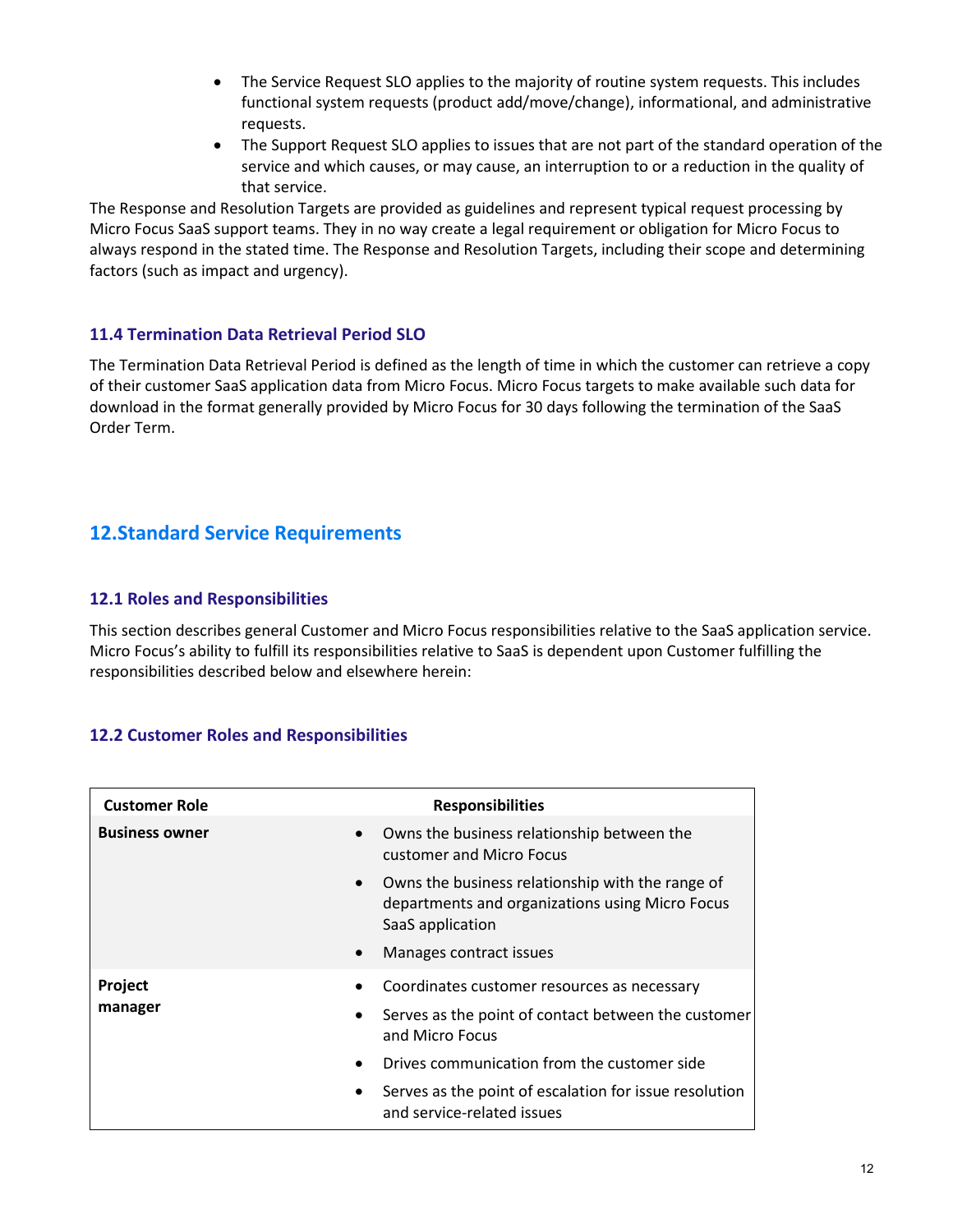| <b>Administrator</b>                  | Serves as the first point of contact for the SaaS<br>application end users for problem isolation |
|---------------------------------------|--------------------------------------------------------------------------------------------------|
| $\bullet$                             | Performs Micro Focus SaaS application administration                                             |
| $\bullet$                             | Provides tier-1 support and works with Micro Focus to<br>provide tier-2 support                  |
| $\bullet$                             | Coordinates end-user testing as required                                                         |
| $\bullet$                             | Leads ongoing solution validation                                                                |
|                                       | Trains the end-user community                                                                    |
|                                       | Coordinates infrastructure-related activities at the<br>customer site                            |
|                                       | Owns any customization                                                                           |
| Subject matter<br>$\bullet$<br>expert | Leverages the product functionality designed by<br>Customer's SaaS application administrators.   |
| $\bullet$                             | Provides periodic feedback to the SaaS application<br>Administrator                              |

## **12.3 Micro Focus Roles and Responsibilities**

| <b>Micro Focus Role</b>                        | <b>Responsibilities</b>                                                                                                                                                                                                                                                                                                 |
|------------------------------------------------|-------------------------------------------------------------------------------------------------------------------------------------------------------------------------------------------------------------------------------------------------------------------------------------------------------------------------|
| <b>Service Operations Center</b><br>staff(SOC) | Primary point of contact for service requests. The<br>customer can contact the Service Operations Center fo<br>all services such as support and maintenance, or issues<br>regarding availability of the SaaS application<br>Provides 24x7 application support<br>$\bullet$<br>Provides 24x7 SaaS infrastructure support |
| <b>Operations staff (Ops)</b>                  | Monitors the Micro Focus systems and Micro Focus<br>$\bullet$<br>SaaS application for availability<br>Performs system-related tasks such as backups,<br>archiving, and restoring instances according to Micro<br>Focus's standard practices                                                                             |

## **12.4 Assumptions and Dependencies**

This Service Description is based upon the following assumptions and dependencies between the Customer and Micro Focus:

- Customer must have internet connectivity to access this Micro Focus SaaS application.
- Micro Focus SaaS application will be performed remotely and delivered in English only.
- A SaaS Order term is valid for a single application deployment, which cannot be changed during the SaaS Order term.
- The service commencement date is the date on which Customer´s purchase order (PO) is booked within the Micro Focus order management system.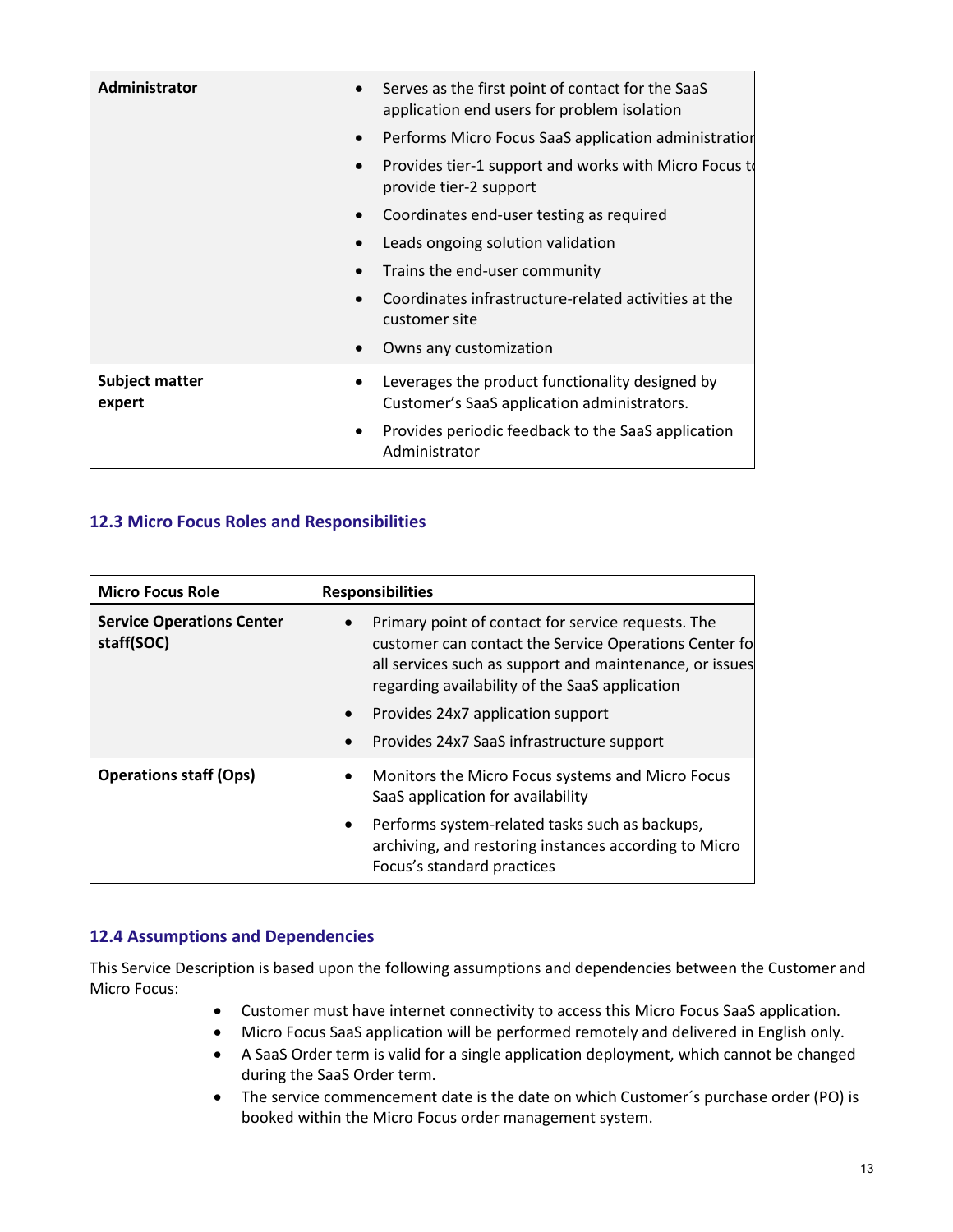- The import of Customer data into the SaaS solution during the implementation requires that the information is made available to Micro Focus at the appropriate step of the solution implementation and in the Micro Focus designated format.
- Customer must ensure that its administrators maintain accurate contact information with Micro Focus SaaS.
- Customer has determined, selected, and will use options in the Customer environment that are appropriate to meet its requirements, including information security controls, connectivity options, and business continuity, backup and archival options.
- Customer will establish and follow secure practices for individual account-based access for accountability and traceability.

Furthermore this Micro Focus SaaS application is provided based on the assumption that Customer will implement and maintain the following controls in its use of the Micro Focus SaaS application:

- Configuring Customer's browser and other clients to interact with the SaaS application.
- Configuring Customer's network devices to access the SaaS application
- Appointing authorized users
- Configuring its SaaS application account to require that end user passwords are sufficiently strong and properly managed
- Procedures for access approvals, modifications and terminations.

## **12.5 Good Faith Cooperation**

Customer acknowledges that Micro Focus's ability to perform the Services depends upon Customer's timely performance of its obligations and cooperation, as well as the accuracy and completeness of any information and data provided to Micro Focus. Where this Service Description requires agreement, approval, acceptance, consent or similar action by either party, such action will not be unreasonably delayed or withheld. Customer agrees that to the extent its failure to meet its responsibilities results in a failure or delay by Micro Focus in performing its obligations under this Service Description, Micro Focus will not be liable for such.

## <span id="page-13-0"></span>**13.ALM Octane SaaS Preferred Services (optional)**

*The following service features for ALM Octane on SaaS under this section are optional and need to be explicitly ordered by the Customer at a respective service fee. This section is applicable only if the Preferred option is selected on Section 1.2 above.*

## **Preferred Components**

The Preferred Service offering includes 3 main components:

- Service Advantages
- Premium Named Support Engineer (Optional)
- Service Flex Credits (Optional)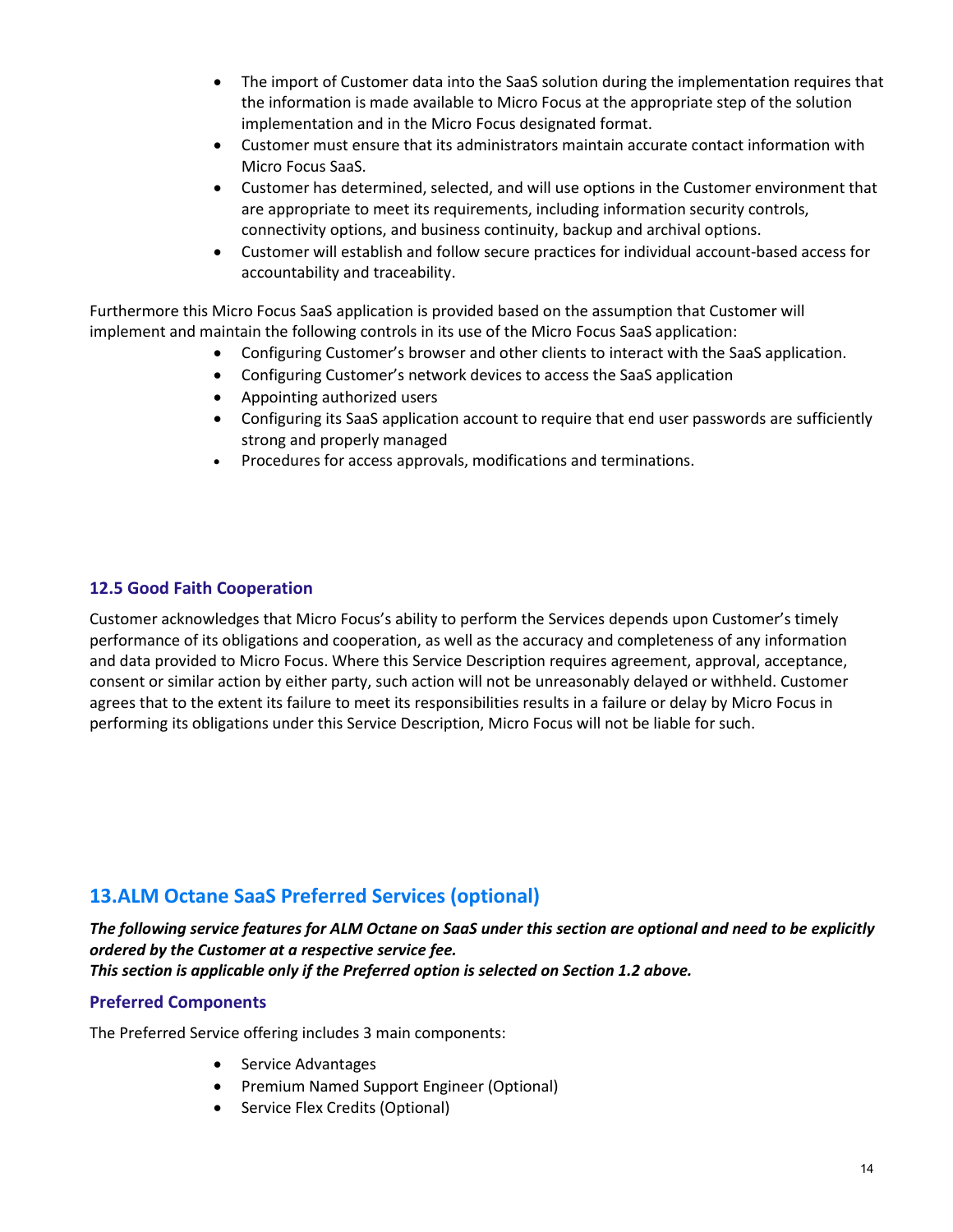## **13.1 Preferred Service Advantages**

| <b>Preferred Feature</b>                   | <b>Standard (Pro / Enterprise)</b>                     | Preferred                                                                                 |
|--------------------------------------------|--------------------------------------------------------|-------------------------------------------------------------------------------------------|
|                                            |                                                        | <b>SLA</b>                                                                                |
| 99.9% availability                         | <b>SLO</b>                                             | Service Extension Credits upon<br>$SLA$ breach <sup>1</sup>                               |
| <b>Available Tenants</b>                   | Up to 2                                                | Up to 20                                                                                  |
| Sandbox Tenant                             | N/A                                                    | 2 Non-Production (NP) Sandbox<br>tenants $2$                                              |
| Sandbox data upload                        | N/A                                                    | Data import from production to a<br>Staging tenant - up to 4 times a<br>year <sup>3</sup> |
| ALM/QC and Octane free Subscription        | N/A                                                    | Up to 100% of ALM/QC users<br>(free)                                                      |
| Sharing during contract's term             |                                                        | Request allocation changes up to<br>4 times a year. <sup>4</sup>                          |
| Storage                                    | Pro: 100 GB                                            | 2TB                                                                                       |
|                                            | Enterprise: 300 GB                                     |                                                                                           |
| Pipeline Runs retention time <sup>5</sup>  | 1 year or 10,000 pipeline runs                         | Up to 3 Years or 30,000 pipeline<br>runs                                                  |
|                                            | Connectors: Octane, ALM/QC, Azure                      | All connectors <sup>7</sup>                                                               |
| Micro Focus Connect on SaaS                | DevOps, Jira - only.<br>Standard capacity <sup>6</sup> | Extended capacity <sup>8</sup>                                                            |
| PM Roadmap session - twice a year          | $\mathsf{N}$                                           | $Y^9$                                                                                     |
| Service and Adoption review - twice a year | N                                                      | $Y^9$                                                                                     |
| Enhanced technical onboarding              | ${\sf N}$                                              | $Y^9$                                                                                     |

<span id="page-14-0"></span>**In case the Preferred option is not renewed, customer will be eligible to standard capacities only.**

<span id="page-14-1"></span><sup>1</sup> See details below - [13.2](#page-15-0)

<span id="page-14-4"></span><sup>4</sup> Applicable to accounts that are also subscribed to ALM/QC on SaaS. Allocation upon request. A contract adjustment may be required.

<span id="page-14-5"></span><sup>5</sup> A retention policy which limits the storage of Pipeline Runs, Builds and Automated Test Runs coming from pipeline runs. Extended storage for Preferred customers. Data retention during contract's term only. See section [10](#page-9-0) above.

<span id="page-14-6"></span><sup>6</sup> Connect Standard capacity

- See section 1.4 above
- Service Availability not included on ALM Octane SLA

<span id="page-14-7"></span><sup>7</sup> Micro Focus solution to  $3^{rd}$  Party solution synchronization only.  $3^{rd}$  party to  $3^{rd}$  party synchronizations are not included.

<span id="page-14-8"></span><sup>8</sup> Connect extended capacity:

- Service Availability not included on ALM Octane SLA
- Audit: 2 weeks or 300 GB storage
- Total sync items: 240,000
- Available RAM: 24 GB

<span id="page-14-2"></span><sup>2</sup> Up to 5 users per NP tenant with no license consumption

<span id="page-14-3"></span><sup>&</sup>lt;sup>3</sup> Up to 4 times a year, upon a service request, unidirectional from production to staging, ETA: 7 work days from request. Test users must reside on Production tenant too.

<span id="page-14-9"></span><sup>&</sup>lt;sup>9</sup> Upon a service request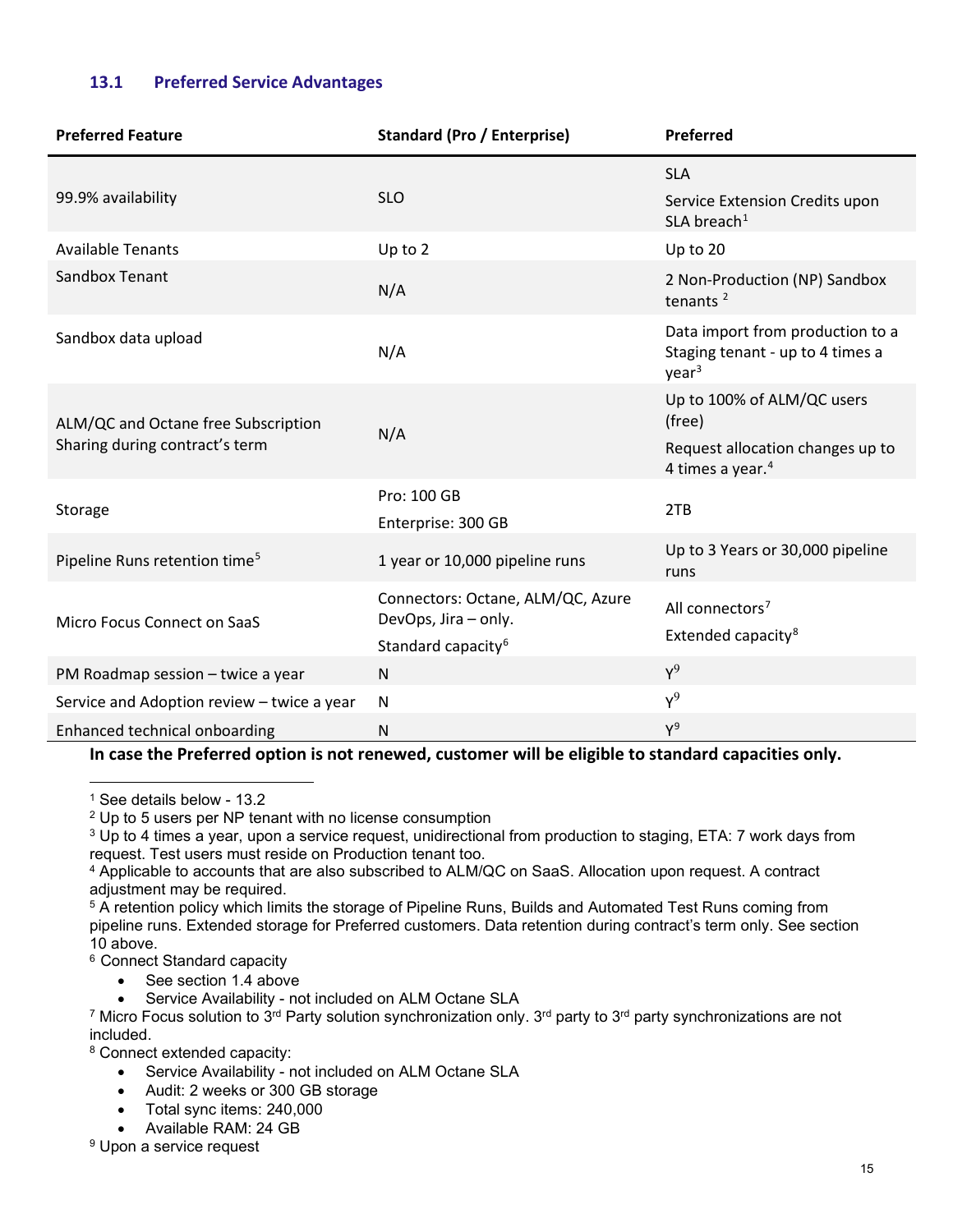## <span id="page-15-0"></span>**13.2 Solution Availability SLA**

Solution Availability is defined as the ALM Octane on Software-as-a-Service production application being available for access and use by Customer and its Authorized Users over the Internet. Micro Focus will provide Customer access to the ALM Octane on Software-as-a-Service production application on a twenty-four hour, seven days a week (24x7) basis at a rate of 99.9 % ("SaaS Service Uptime Metric").

## **13.2.1 Measurement Method**

SaaS Service Uptime Metric shall be measured by Micro Focus using Micro Focus monitoring software running from a minimum of four global locations with staggered timing.

On a quarterly basis, the SaaS Service Uptime Metric will be measured using the measurable hours in the quarter (total time minus planned downtime, including maintenance, upgrades, etc.) as the denominator. The numerator is the denominator value minus the time of any outages in the quarter (duration of all outages combined) to give the percentage of available uptime (2,198 actual hours available / 2,200 possible available hours = 99.9 availability).

An "outage" is defined as two consecutive monitor failures within a five-minute period, lasting until the condition has cleared.

#### **13.2.2 Boundaries and Exclusions**

The SaaS Service Uptime Metric shall not apply in any of the following exceptions, and neither the Quality Center Enterprise on Software-as-a-Service will be considered unavailable nor any Service Level Failure be deemed to occur in connection with any failure to meet the requirement or impaired ability of Customer or its Authorized Users to access or use the Quality Center Enterprise on Software-as-a-Service solution:

- Overall Internet congestion, slowdown, or unavailability
- **Unavailability of generic Internet services (e.g. DNS servers) due to virus or hacker attacks**
- Force majeure events as described in the terms of the SaaS agreement
- Actions or omissions of Customer (unless undertaken at the express direction of Micro Focus) or third parties beyond the control of Micro Focus
- Unavailability due to Customer equipment or third-party computer hardware, software, or network infrastructure not within the sole control of Micro Focus
- **Scheduled Maintenance**
- **Scheduled Version Updates**

## **13.2.3 Reporting**

Micro Focus will provide self-service access to Customer to the availability data online at <https://home.software.microfocus.com/myaccount/>

In addition Micro Focus will provide a SaaS Service Uptime Metric Report ("Uptime Metric Report") in accordance with this attachment to the Customer upon request. If the Customer does not agree with the Uptime Metric Report, written notice of non-agreement must be provided to Micro Focus within fifteen (15 days) of receipt of the Uptime Metric Report.

#### **13.2.4 Remedies**

Micro Focus's exceeding, meeting or failing to meet the SaaS Service Uptime Metric as measured over any quarter may be reflected in adjustments to the duration of the initial contract term for Micro Focus SaaS pursuant to the following schedule ("Availability SLA Service Credits"):